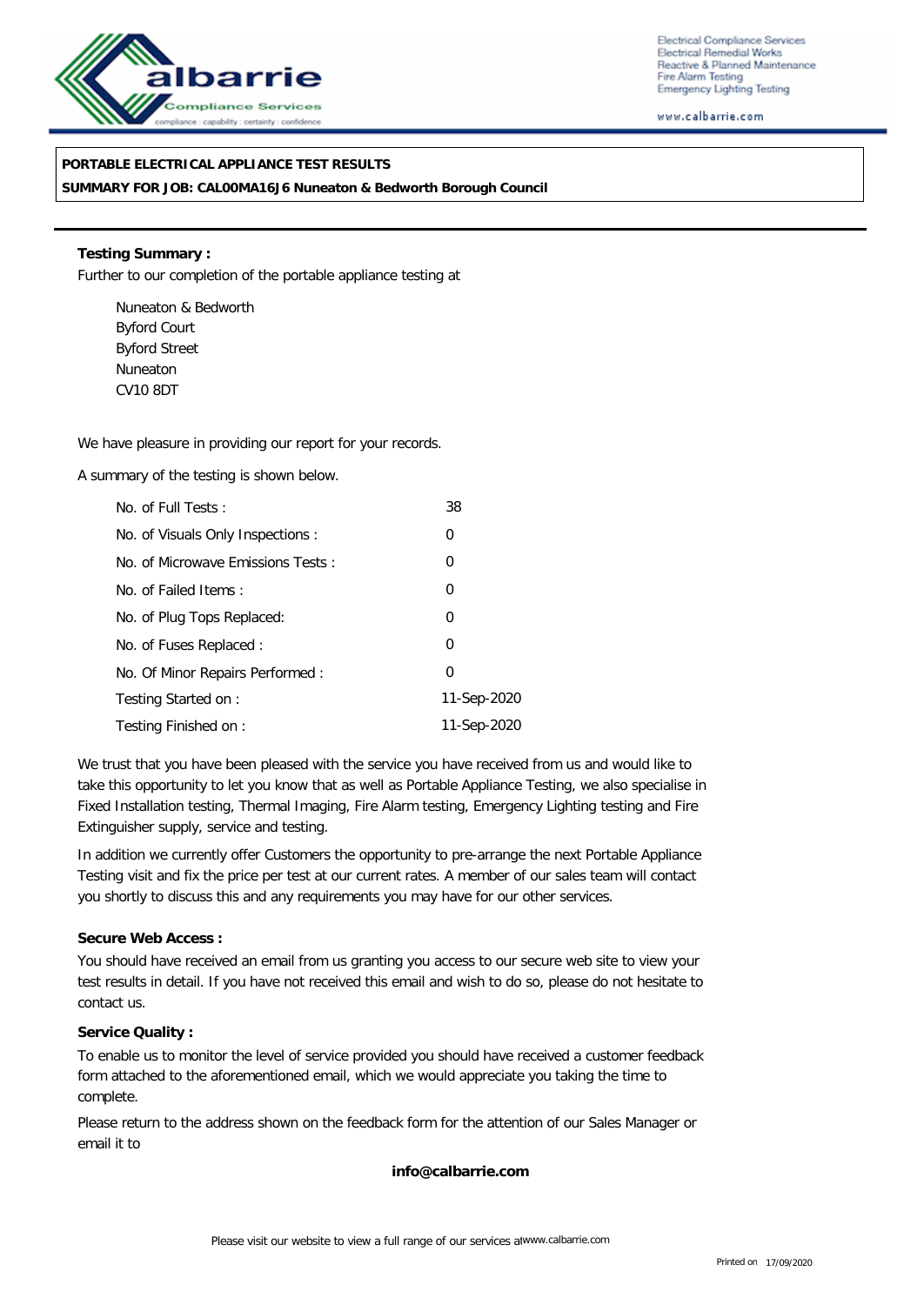

Electrical Compliance Services<br>Electrical Remedial Works<br>Reactive & Planned Maintenance<br>Fire Alarm Testing<br>Emergency Lighting Testing

www.calbarrie.com

## **CUSTOMER ACCEPTANCE**

| works as detailed. | I, the undersigned, confirm that the engineer has attended and carried out / completed to my satisfaction the |                 |
|--------------------|---------------------------------------------------------------------------------------------------------------|-----------------|
| Signature          |                                                                                                               |                 |
| <b>Print Name</b>  | lovjeet                                                                                                       | Date 11/09/2020 |